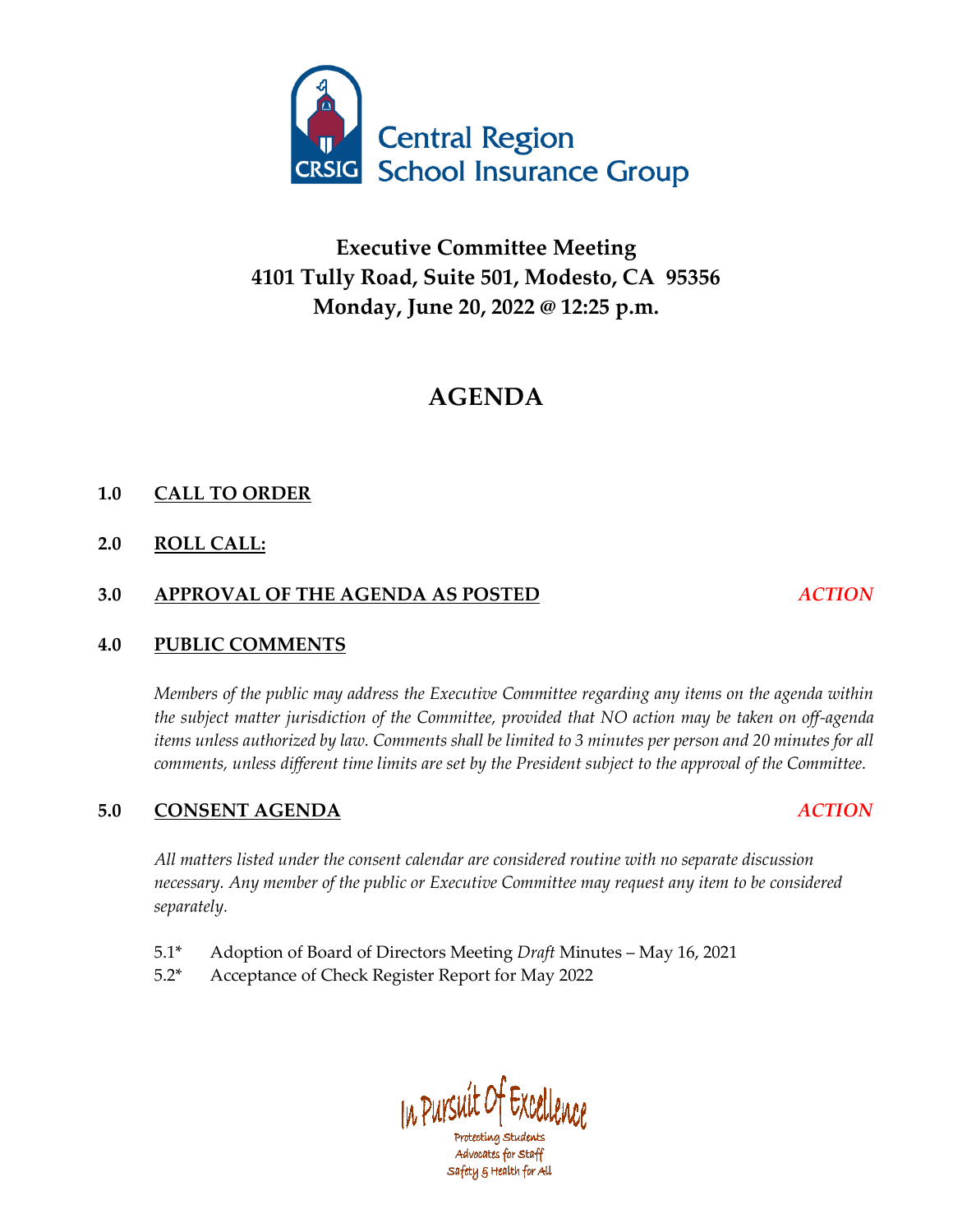CRSIG Executive Committee Meeting June 20, 2022 Page 2

| 6.0 |        | <b>ACTION ITEMS</b>                                                                                                                  | <b>ACTION</b>             |
|-----|--------|--------------------------------------------------------------------------------------------------------------------------------------|---------------------------|
|     | $6.1*$ | Approval of purchase of KYND Cyber Security Program                                                                                  |                           |
|     | $6.2*$ | Approval of purchase of Inacct Accounting System                                                                                     |                           |
|     | $6.3*$ | Approval of Property & Liability Program Contributions                                                                               |                           |
| 7.0 |        | <b>DISCUSSION / INFORMATION ITEMS</b>                                                                                                | <i><b>INFORMATION</b></i> |
|     | $7.1*$ | School Safety Risk Management Programs<br>Raptor Emergency Management System<br>a.<br>Knowledge Saves Lives - Site Assessments<br>b. |                           |

7.2\* AB 218 – SELF JPA Assessments

### **8.0 EXECUTIVE DIRECTOR REPORT** *INFORMATION*

8.1 This time is reserved for the Executive Director to address the Executive Committee regarding information items.

### **9.0 ADMINISTRATIVE REPORTS** *INFORMATION*

- 9.1\* RTW Specialist Report *Update on claim reporting and Return to Work Program*
- 9.2\* Loss Control Services Report *Update on CRSIG – Wide Loss Control Services*

### **10.0 EXECUTIVE COMMITTEE REPORT** *INFORMATION*

10.1 Comments and Requests – *Members will present comments and requests for discussion and direction.*

\* Denotes attachments included in the agenda.



Protecting Students Advocates for staff safety & Health for All